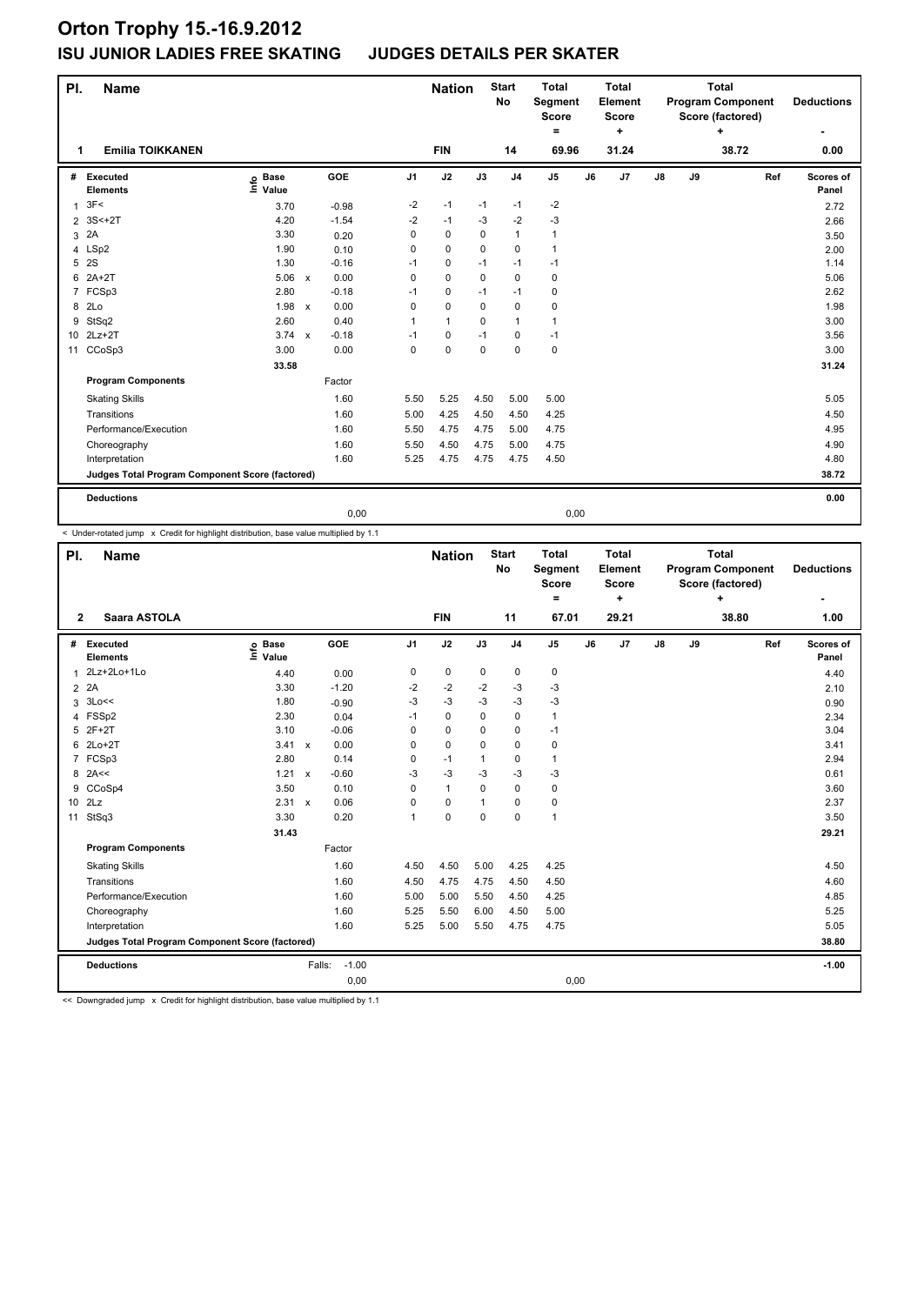| PI.             | <b>Name</b>                                     |                              |              |         |                | <b>Nation</b> |              | <b>Start</b><br>No | <b>Total</b><br>Segment<br><b>Score</b><br>= |    | <b>Total</b><br>Element<br><b>Score</b><br>٠ |               |    | <b>Total</b><br><b>Program Component</b><br>Score (factored)<br>÷ |     | <b>Deductions</b>  |
|-----------------|-------------------------------------------------|------------------------------|--------------|---------|----------------|---------------|--------------|--------------------|----------------------------------------------|----|----------------------------------------------|---------------|----|-------------------------------------------------------------------|-----|--------------------|
| 3               | Roosa LATVALA                                   |                              |              |         |                | <b>FIN</b>    |              | $\overline{7}$     | 66.74                                        |    | 28.58                                        |               |    | 38.16                                                             |     | 0.00               |
| #               | Executed<br><b>Elements</b>                     | <b>Base</b><br>١nfo<br>Value |              | GOE     | J <sub>1</sub> | J2            | J3           | J <sub>4</sub>     | J <sub>5</sub>                               | J6 | J7                                           | $\mathsf{J}8$ | J9 |                                                                   | Ref | Scores of<br>Panel |
| $\mathbf{1}$    | 2A<<                                            | 1.10                         |              | $-0.60$ | -3             | -3            | $-3$         | $-3$               | $-3$                                         |    |                                              |               |    |                                                                   |     | 0.50               |
|                 | 2 2Lz+2T+2Lo                                    | 5.20                         |              | $-0.48$ | $-2$           | $-2$          | $-2$         | $-1$               | $-1$                                         |    |                                              |               |    |                                                                   |     | 4.72               |
| 3               | $1A+2T$                                         | 2.40                         |              | 0.00    | 0              | $\mathbf 0$   | $\mathbf 0$  | $\pmb{0}$          | 0                                            |    |                                              |               |    |                                                                   |     | 2.40               |
| 4               | 2F                                              | 1.80                         |              | 0.18    | 0              | $\mathbf 0$   | $\mathbf 1$  | $\mathbf{1}$       | 1                                            |    |                                              |               |    |                                                                   |     | 1.98               |
| 5               | CSp3                                            | 2.30                         |              | 0.20    | $\Omega$       | $\pmb{0}$     | 1            | 0                  | 1                                            |    |                                              |               |    |                                                                   |     | 2.50               |
| 6               | 2 <sub>LO</sub>                                 | 1.80                         |              | 0.06    | 0              | $\mathbf 0$   | 1            | $\mathbf 0$        | $\mathbf 0$                                  |    |                                              |               |    |                                                                   |     | 1.86               |
| 7               | $2Lz+2T$                                        | $3.74 \times$                |              | 0.18    |                | $\mathbf{1}$  | $\mathbf 1$  | $\mathbf 0$        | $\mathbf 0$                                  |    |                                              |               |    |                                                                   |     | 3.92               |
| 8               | StSq3                                           | 3.30                         |              | 0.20    | 0              | 0             |              | 0                  | 1                                            |    |                                              |               |    |                                                                   |     | 3.50               |
| 9               | CCoSp2                                          | 2.50                         |              | 0.20    | 0              | $\mathbf 0$   | $\mathbf{1}$ | $\mathbf 0$        | 1                                            |    |                                              |               |    |                                                                   |     | 2.70               |
| 10 <sup>1</sup> | 2F                                              | 1.98                         | $\mathbf{x}$ | 0.24    | 0              | $\mathbf{1}$  | 1            | $\mathbf{1}$       | 1                                            |    |                                              |               |    |                                                                   |     | 2.22               |
| 11              | FSSp2                                           | 2.30                         |              | $-0.02$ | $-1$           | 1             | $\mathbf 0$  | $-1$               | $\mathbf 0$                                  |    |                                              |               |    |                                                                   |     | 2.28               |
|                 |                                                 | 28.42                        |              |         |                |               |              |                    |                                              |    |                                              |               |    |                                                                   |     | 28.58              |
|                 | <b>Program Components</b>                       |                              |              | Factor  |                |               |              |                    |                                              |    |                                              |               |    |                                                                   |     |                    |
|                 | <b>Skating Skills</b>                           |                              |              | 1.60    | 4.50           | 5.00          | 5.00         | 4.50               | 4.75                                         |    |                                              |               |    |                                                                   |     | 4.75               |
|                 | Transitions                                     |                              |              | 1.60    | 4.25           | 4.75          | 5.25         | 4.50               | 5.25                                         |    |                                              |               |    |                                                                   |     | 4.80               |
|                 | Performance/Execution                           |                              |              | 1.60    | 4.25           | 4.75          | 5.50         | 4.25               | 4.50                                         |    |                                              |               |    |                                                                   |     | 4.65               |
|                 | Choreography                                    |                              |              | 1.60    | 4.25           | 5.25          | 4.50         | 4.75               | 5.50                                         |    |                                              |               |    |                                                                   |     | 4.85               |
|                 | Interpretation                                  |                              |              | 1.60    | 4.00           | 4.75          | 6.00         | 4.25               | 5.00                                         |    |                                              |               |    |                                                                   |     | 4.80               |
|                 | Judges Total Program Component Score (factored) |                              |              |         |                |               |              |                    |                                              |    |                                              |               |    |                                                                   |     | 38.16              |
|                 | <b>Deductions</b>                               |                              |              |         |                |               |              |                    |                                              |    |                                              |               |    |                                                                   |     | 0.00               |
|                 |                                                 |                              |              | 0,00    |                |               |              |                    | 0,00                                         |    |                                              |               |    |                                                                   |     |                    |

<< Downgraded jump x Credit for highlight distribution, base value multiplied by 1.1

| PI.            | <b>Name</b>                                     |                                  |                         |                | <b>Nation</b>           |                | <b>Start</b><br><b>No</b> | <b>Total</b><br>Segment<br><b>Score</b><br>Ξ. |    | <b>Total</b><br>Element<br><b>Score</b><br>٠ |               |    | <b>Total</b><br><b>Program Component</b><br>Score (factored) |     | <b>Deductions</b>  |
|----------------|-------------------------------------------------|----------------------------------|-------------------------|----------------|-------------------------|----------------|---------------------------|-----------------------------------------------|----|----------------------------------------------|---------------|----|--------------------------------------------------------------|-----|--------------------|
| 4              | Arina KLINOVITSKAJA                             |                                  |                         |                | <b>FIN</b>              |                | 13                        | 64.21                                         |    | 29.13                                        |               |    | 36.08                                                        |     | 1.00               |
| #              | Executed<br><b>Elements</b>                     | <b>Base</b><br>e Base<br>⊑ Value | <b>GOE</b>              | J <sub>1</sub> | J2                      | J3             | J <sub>4</sub>            | J <sub>5</sub>                                | J6 | J <sub>7</sub>                               | $\mathsf{J}8$ | J9 |                                                              | Ref | Scores of<br>Panel |
| $\mathbf{1}$   | 3T                                              | 4.10                             | $-2.10$                 | $-3$           | $-3$                    | $-3$           | $-3$                      | $-3$                                          |    |                                              |               |    |                                                              |     | 2.00               |
|                | 2 3S+2T                                         | 5.50                             | 0.28                    | 0              | 0                       | $\mathbf{1}$   | $\mathbf{1}$              | 0                                             |    |                                              |               |    |                                                              |     | 5.78               |
| 3              | 2F                                              | 1.80                             | 0.36                    | 1              | $\mathbf{1}$            | $\overline{2}$ | $\mathbf{1}$              | 1                                             |    |                                              |               |    |                                                              |     | 2.16               |
|                | 4 FCSp2                                         | 2.30                             | 0.30                    | 0              | $\mathbf{1}$            | $\mathbf{1}$   | $\mathbf 0$               | 1                                             |    |                                              |               |    |                                                              |     | 2.60               |
|                | $5$ 1A <<                                       | 0.00                             | 0.00                    |                | ٠                       |                | $\overline{\phantom{a}}$  |                                               |    |                                              |               |    |                                                              |     | 0.00               |
| 6              | 3S                                              | 4.20                             | 0.14                    | 0              | 0                       | $\mathbf{1}$   | $\mathbf 0$               | 0                                             |    |                                              |               |    |                                                              |     | 4.34               |
| $\overline{7}$ | $2T+2T$                                         | 2.86                             | 0.00<br>$\mathsf{x}$    | $\Omega$       | 0                       | 0              | $\mathbf 0$               | 0                                             |    |                                              |               |    |                                                              |     | 2.86               |
| 8              | CCoSp3                                          | 3.00                             | 0.00                    | 0              | $\mathbf 0$             | 0              | $\mathbf 0$               | 0                                             |    |                                              |               |    |                                                              |     | 3.00               |
| 9              | 1A                                              | 1.21                             | $-0.60$<br>$\mathsf{x}$ | $-3$           | -3                      | $-3$           | $-3$                      | $-3$                                          |    |                                              |               |    |                                                              |     | 0.61               |
| 10             | LSp4                                            | 2.70                             | 0.60                    | 1              | $\overline{\mathbf{c}}$ | $\mathbf{1}$   | $\mathbf{1}$              | $\mathbf{1}$                                  |    |                                              |               |    |                                                              |     | 3.30               |
| 11             | StSq2                                           | 2.60                             | $-0.12$                 | 0              | $\mathbf 0$             | $\Omega$       | $-1$                      | $-1$                                          |    |                                              |               |    |                                                              |     | 2.48               |
|                |                                                 | 30.27                            |                         |                |                         |                |                           |                                               |    |                                              |               |    |                                                              |     | 29.13              |
|                | <b>Program Components</b>                       |                                  | Factor                  |                |                         |                |                           |                                               |    |                                              |               |    |                                                              |     |                    |
|                | <b>Skating Skills</b>                           |                                  | 1.60                    | 5.00           | 4.75                    | 5.00           | 4.50                      | 4.00                                          |    |                                              |               |    |                                                              |     | 4.65               |
|                | Transitions                                     |                                  | 1.60                    | 5.00           | 4.50                    | 4.00           | 3.50                      | 4.25                                          |    |                                              |               |    |                                                              |     | 4.25               |
|                | Performance/Execution                           |                                  | 1.60                    | 5.50           | 4.50                    | 4.25           | 4.50                      | 4.00                                          |    |                                              |               |    |                                                              |     | 4.55               |
|                | Choreography                                    |                                  | 1.60                    | 5.25           | 4.50                    | 3.75           | 4.50                      | 4.50                                          |    |                                              |               |    |                                                              |     | 4.50               |
|                | Interpretation                                  |                                  | 1.60                    | 5.25           | 4.75                    | 4.25           | 4.50                      | 4.25                                          |    |                                              |               |    |                                                              |     | 4.60               |
|                | Judges Total Program Component Score (factored) |                                  |                         |                |                         |                |                           |                                               |    |                                              |               |    |                                                              |     | 36.08              |
|                | <b>Deductions</b>                               |                                  | $-1.00$<br>Falls:       |                |                         |                |                           |                                               |    |                                              |               |    |                                                              |     | $-1.00$            |
|                |                                                 |                                  | 0,00                    |                |                         |                |                           | 0,00                                          |    |                                              |               |    |                                                              |     |                    |

<< Downgraded jump x Credit for highlight distribution, base value multiplied by 1.1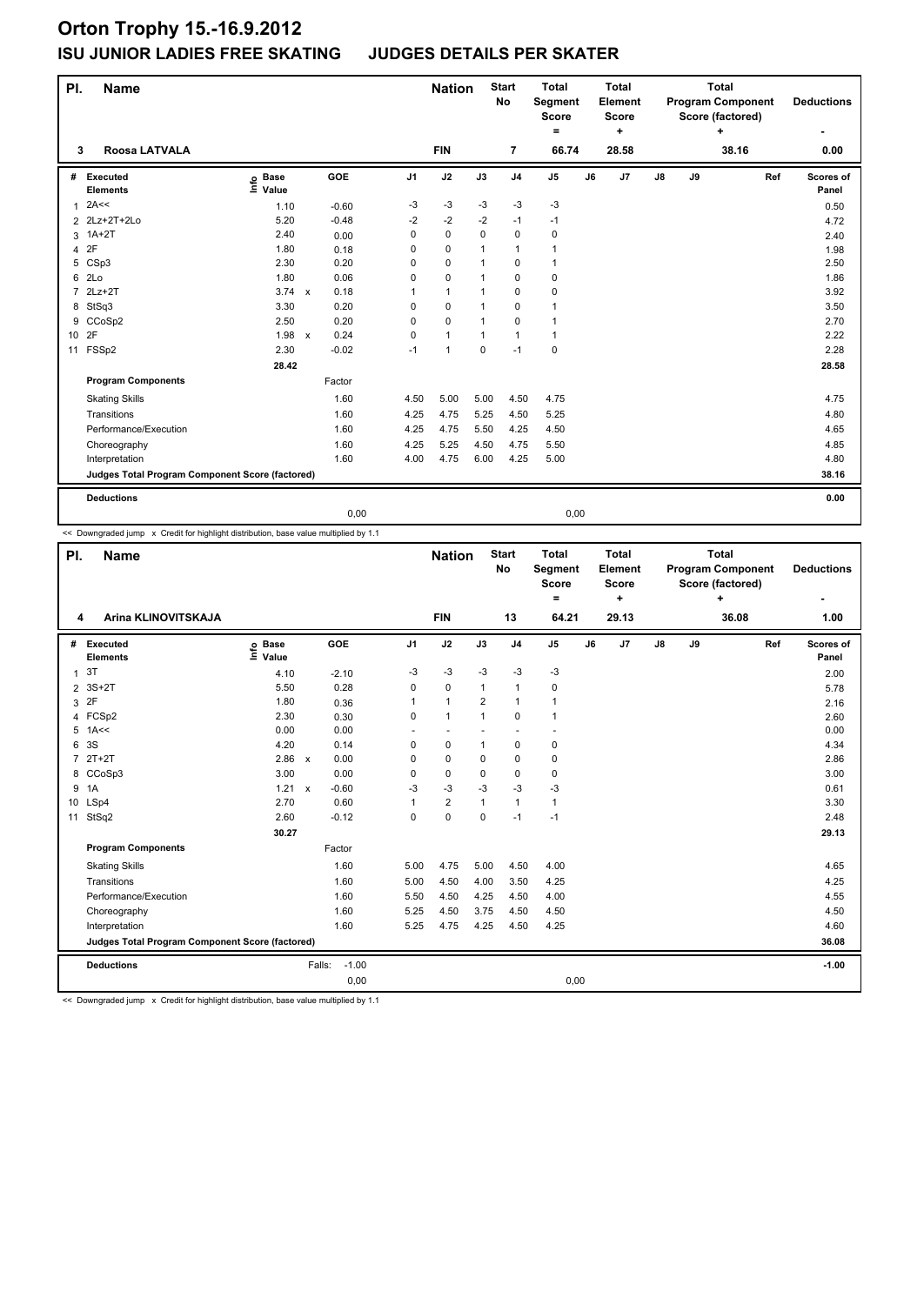| PI.            | <b>Name</b>                                     |   |                      |                           |         |                | <b>Nation</b>  |                | <b>Start</b><br>No | <b>Total</b><br>Segment<br><b>Score</b><br>= |    | <b>Total</b><br>Element<br>Score<br>٠ |               |    | <b>Total</b><br><b>Program Component</b><br>Score (factored)<br>٠ |     | <b>Deductions</b>  |
|----------------|-------------------------------------------------|---|----------------------|---------------------------|---------|----------------|----------------|----------------|--------------------|----------------------------------------------|----|---------------------------------------|---------------|----|-------------------------------------------------------------------|-----|--------------------|
| 5              | Krista PITKÄNIEMI                               |   |                      |                           |         |                | <b>FIN</b>     |                | 6                  | 61.93                                        |    | 29.21                                 |               |    | 32.72                                                             |     | 0.00               |
| #              | <b>Executed</b><br><b>Elements</b>              | e | <b>Base</b><br>Value |                           | GOE     | J <sub>1</sub> | J2             | J3             | J <sub>4</sub>     | J <sub>5</sub>                               | J6 | J <sub>7</sub>                        | $\mathsf{J}8$ | J9 |                                                                   | Ref | Scores of<br>Panel |
| $\mathbf{1}$   | 2A                                              |   | 3.30                 |                           | 0.00    | 0              | $\mathbf 0$    | $\mathbf 0$    | $\pmb{0}$          | 0                                            |    |                                       |               |    |                                                                   |     | 3.30               |
| $\overline{2}$ | 2S+2T                                           |   | 2.60                 |                           | $-0.28$ | $-1$           | $-1$           | $-2$           | $-1$               | $-2$                                         |    |                                       |               |    |                                                                   |     | 2.32               |
| 3              | 2Lo                                             |   | 1.80                 |                           | 0.06    | 0              | 0              | $\mathbf{1}$   | $\mathbf 0$        | 0                                            |    |                                       |               |    |                                                                   |     | 1.86               |
|                | 4 FSSp1                                         |   | 2.00                 |                           | 0.10    | 0              | $\mathbf{1}$   | 0              | $\mathbf 0$        | 0                                            |    |                                       |               |    |                                                                   |     | 2.10               |
| 5              | StSq2                                           |   | 2.60                 |                           | 0.10    | 0              | $\mathbf 0$    | 0              | $\mathbf{1}$       | 0                                            |    |                                       |               |    |                                                                   |     | 2.70               |
| 6              | 2A                                              |   | 3.63                 | $\mathsf{x}$              | $-1.00$ | $-2$           | $-2$           | $-2$           | $-2$               | $-2$                                         |    |                                       |               |    |                                                                   |     | 2.63               |
| $\overline{7}$ | 1F                                              | e | 0.55                 | $\mathsf{x}$              | $-0.20$ | $-1$           | $-2$           | $-1$           | $-3$               | $-3$                                         |    |                                       |               |    |                                                                   |     | 0.35               |
|                | 8 LSp2                                          |   | 1.90                 |                           | 0.30    | 0              | $\mathbf 0$    | $\mathbf{1}$   | $\mathbf{1}$       | $\mathbf{1}$                                 |    |                                       |               |    |                                                                   |     | 2.20               |
|                | 9 2Lz+2T                                        | e | 3.74                 | $\mathbf{x}$              | $-0.36$ | $-1$           | $-2$           | $\mathbf{1}$   | $-2$               | -2                                           |    |                                       |               |    |                                                                   |     | 3.38               |
|                | 10 2F+2T+2Lo                                    | e | 5.39                 | $\boldsymbol{\mathsf{x}}$ | $-0.42$ | $-1$           | $-1$           | $-1$           | $-2$               | $-2$                                         |    |                                       |               |    |                                                                   |     | 4.97               |
| 11             | CCoSp3                                          |   | 3.00                 |                           | 0.40    | 0              | $\overline{1}$ | $\overline{1}$ | $\mathbf{1}$       | $\mathbf{1}$                                 |    |                                       |               |    |                                                                   |     | 3.40               |
|                |                                                 |   | 30.51                |                           |         |                |                |                |                    |                                              |    |                                       |               |    |                                                                   |     | 29.21              |
|                | <b>Program Components</b>                       |   |                      |                           | Factor  |                |                |                |                    |                                              |    |                                       |               |    |                                                                   |     |                    |
|                | <b>Skating Skills</b>                           |   |                      |                           | 1.60    | 4.75           | 4.75           | 4.00           | 4.25               | 4.25                                         |    |                                       |               |    |                                                                   |     | 4.40               |
|                | Transitions                                     |   |                      |                           | 1.60    | 4.00           | 4.00           | 3.25           | 4.50               | 3.50                                         |    |                                       |               |    |                                                                   |     | 3.85               |
|                | Performance/Execution                           |   |                      |                           | 1.60    | 4.50           | 4.00           | 3.75           | 4.00               | 4.00                                         |    |                                       |               |    |                                                                   |     | 4.05               |
|                | Choreography                                    |   |                      |                           | 1.60    | 4.50           | 4.00           | 3.75           | 4.50               | 4.25                                         |    |                                       |               |    |                                                                   |     | 4.20               |
|                | Interpretation                                  |   |                      |                           | 1.60    | 4.25           | 4.00           | 3.50           | 4.00               | 4.00                                         |    |                                       |               |    |                                                                   |     | 3.95               |
|                | Judges Total Program Component Score (factored) |   |                      |                           |         |                |                |                |                    |                                              |    |                                       |               |    |                                                                   |     | 32.72              |
|                | <b>Deductions</b>                               |   |                      |                           |         |                |                |                |                    |                                              |    |                                       |               |    |                                                                   |     | 0.00               |
|                |                                                 |   |                      |                           | 0,00    |                |                |                |                    | 0,00                                         |    |                                       |               |    |                                                                   |     |                    |

x Credit for highlight distribution, base value multiplied by 1.1 e Jump take off with wrong edge

| PI. | <b>Name</b>                                     |                            |                                      |                | <b>Nation</b> |              | <b>Start</b><br><b>No</b> | <b>Total</b><br>Segment<br><b>Score</b><br>$=$ |    | <b>Total</b><br>Element<br><b>Score</b><br>÷ |               |    | <b>Total</b><br><b>Program Component</b><br>Score (factored)<br>4 |     | <b>Deductions</b>  |
|-----|-------------------------------------------------|----------------------------|--------------------------------------|----------------|---------------|--------------|---------------------------|------------------------------------------------|----|----------------------------------------------|---------------|----|-------------------------------------------------------------------|-----|--------------------|
| 6   | <b>Emilia SIMONEN</b>                           |                            |                                      |                | <b>FIN</b>    |              | 12                        | 59.65                                          |    | 29.41                                        |               |    | 32.24                                                             |     | 2.00               |
| #   | Executed<br><b>Elements</b>                     | <b>Base</b><br>۴ů<br>Value | <b>GOE</b>                           | J <sub>1</sub> | J2            | J3           | J <sub>4</sub>            | J <sub>5</sub>                                 | J6 | J7                                           | $\mathsf{J}8$ | J9 |                                                                   | Ref | Scores of<br>Panel |
| 1   | 2A+2T+2T                                        | 5.90                       | 0.10                                 | 0              | 0             | $\mathbf{1}$ | 0                         | 0                                              |    |                                              |               |    |                                                                   |     | 6.00               |
|     | 2 3 S                                           | 4.20                       | $-2.10$                              | -3             | $-3$          | -3           | $-3$                      | $-3$                                           |    |                                              |               |    |                                                                   |     | 2.10               |
| 3   | 3F                                              | 5.30                       | $-1.12$                              | $-2$           | $-1$          | $-2$         | $-2$                      | $-1$                                           |    |                                              |               |    |                                                                   |     | 4.18               |
| 4   | 3Lo<+2T                                         | 4.90                       | $-1.40$                              | $-1$           | $-2$          | $-3$         | $-2$                      | $-2$                                           |    |                                              |               |    |                                                                   |     | 3.50               |
|     | 5 FCSp1                                         | 1.90                       | 0.00                                 | 0              | 0             | 0            | $\mathbf 0$               | 0                                              |    |                                              |               |    |                                                                   |     | 1.90               |
| 6   | 3T<                                             | 3.19                       | $-2.10$<br>$\boldsymbol{\mathsf{x}}$ | -3             | $-3$          | $-3$         | $-3$                      | $-3$                                           |    |                                              |               |    |                                                                   |     | 1.09               |
|     | 7 <sub>1S</sub>                                 | 0.44                       | $-0.26$<br>$\boldsymbol{\mathsf{x}}$ | $-3$           | $-2$          | $-3$         | $-2$                      | $-3$                                           |    |                                              |               |    |                                                                   |     | 0.18               |
| 8   | 2F                                              | 1.98                       | 0.00<br>$\boldsymbol{\mathsf{x}}$    | $\Omega$       | $\Omega$      | $\Omega$     | $\mathbf 0$               | 0                                              |    |                                              |               |    |                                                                   |     | 1.98               |
| 9   | CCoSp4                                          | 3.50                       | 0.10                                 | 0              | $\mathbf 0$   | 0            | $\mathbf 0$               | 1                                              |    |                                              |               |    |                                                                   |     | 3.60               |
|     | 10 StSq2                                        | 2.60                       | $-0.06$                              | $\Omega$       | $-1$          | $\Omega$     | $\Omega$                  | 0                                              |    |                                              |               |    |                                                                   |     | 2.54               |
|     | 11 LSp3                                         | 2.40                       | $-0.06$                              | 0              | $\mathbf 0$   | $-1$         | $\mathbf 0$               | 0                                              |    |                                              |               |    |                                                                   |     | 2.34               |
|     |                                                 | 36.31                      |                                      |                |               |              |                           |                                                |    |                                              |               |    |                                                                   |     | 29.41              |
|     | <b>Program Components</b>                       |                            | Factor                               |                |               |              |                           |                                                |    |                                              |               |    |                                                                   |     |                    |
|     | <b>Skating Skills</b>                           |                            | 1.60                                 | 4.75           | 4.50          | 4.75         | 4.50                      | 4.00                                           |    |                                              |               |    |                                                                   |     | 4.50               |
|     | Transitions                                     |                            | 1.60                                 | 4.25           | 4.50          | 3.50         | 3.75                      | 3.50                                           |    |                                              |               |    |                                                                   |     | 3.90               |
|     | Performance/Execution                           |                            | 1.60                                 | 4.00           | 3.75          | 4.50         | 4.00                      | 3.75                                           |    |                                              |               |    |                                                                   |     | 4.00               |
|     | Choreography                                    |                            | 1.60                                 | 4.25           | 4.25          | 3.75         | 4.25                      | 3.25                                           |    |                                              |               |    |                                                                   |     | 3.95               |
|     | Interpretation                                  |                            | 1.60                                 | 4.00           | 3.75          | 3.75         | 4.00                      | 3.50                                           |    |                                              |               |    |                                                                   |     | 3.80               |
|     | Judges Total Program Component Score (factored) |                            |                                      |                |               |              |                           |                                                |    |                                              |               |    |                                                                   |     | 32.24              |
|     | <b>Deductions</b>                               |                            | $-2.00$<br>Falls:                    |                |               |              |                           |                                                |    |                                              |               |    |                                                                   |     | $-2.00$            |
|     |                                                 |                            | 0,00                                 |                |               |              |                           | 0,00                                           |    |                                              |               |    |                                                                   |     |                    |

< Under-rotated jump x Credit for highlight distribution, base value multiplied by 1.1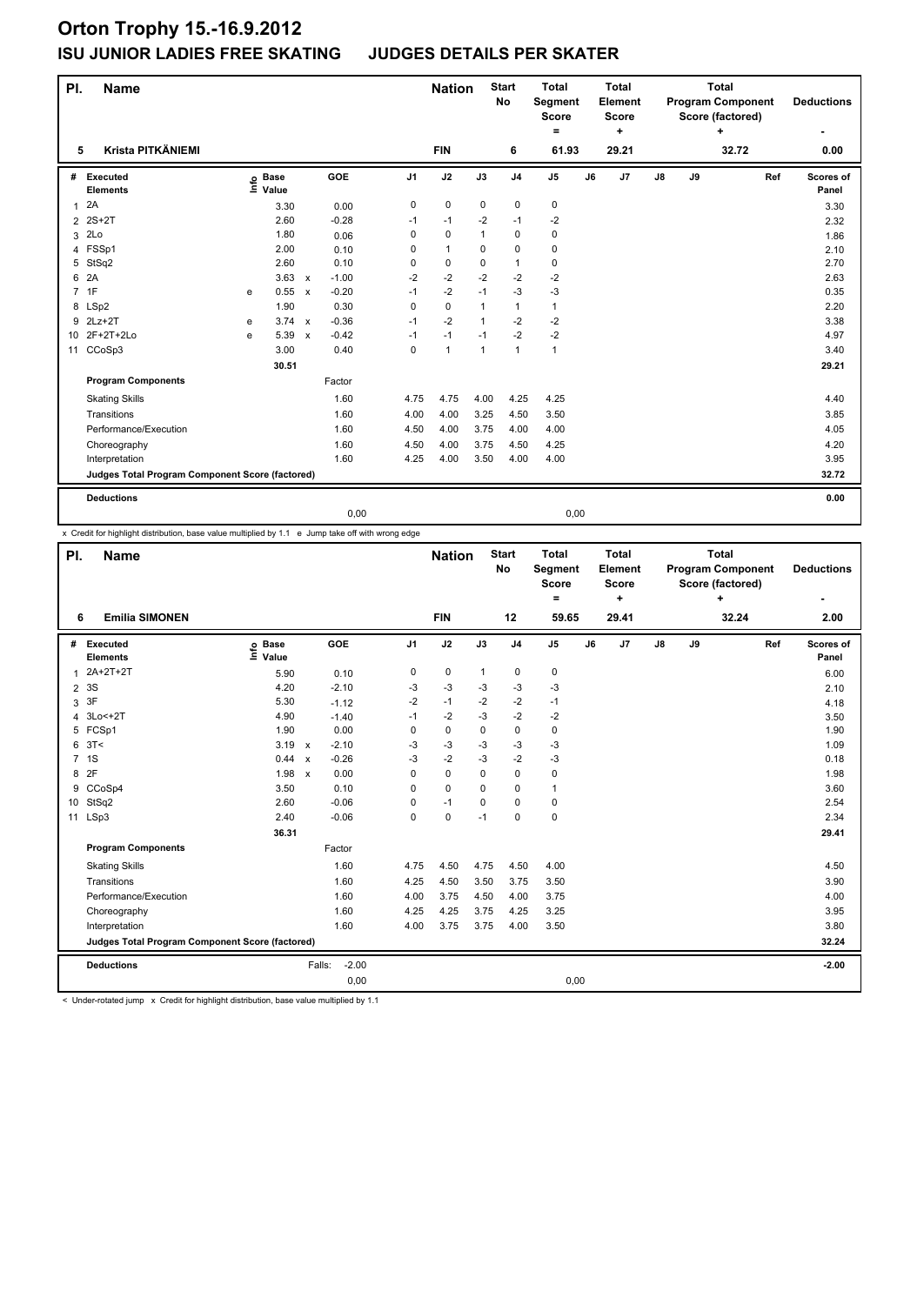| PI.             | <b>Name</b>                                     |                              |              |         |                | <b>Nation</b> |             | <b>Start</b><br><b>No</b> | <b>Total</b><br>Segment<br><b>Score</b><br>= |    | <b>Total</b><br>Element<br>Score<br>٠ |               |    | <b>Total</b><br><b>Program Component</b><br>Score (factored)<br>÷ |     | <b>Deductions</b>  |
|-----------------|-------------------------------------------------|------------------------------|--------------|---------|----------------|---------------|-------------|---------------------------|----------------------------------------------|----|---------------------------------------|---------------|----|-------------------------------------------------------------------|-----|--------------------|
| 7               | Nanna FÖRSTER                                   |                              |              |         |                | <b>FIN</b>    |             | 10                        | 59.31                                        |    | 25.19                                 |               |    | 35.12                                                             |     | 1.00               |
| #               | Executed<br><b>Elements</b>                     | <b>Base</b><br>١nf٥<br>Value |              | GOE     | J <sub>1</sub> | J2            | J3          | J <sub>4</sub>            | J <sub>5</sub>                               | J6 | J7                                    | $\mathsf{J}8$ | J9 |                                                                   | Ref | Scores of<br>Panel |
| 1               | 2Lz+2T+2T                                       | 4.70                         |              | 0.00    | 0              | 0             | 0           | 0                         | $\mathbf 0$                                  |    |                                       |               |    |                                                                   |     | 4.70               |
| $\overline{2}$  | 2A<                                             | 2.30                         |              | $-1.50$ | -3             | $-3$          | $-3$        | $-3$                      | $-3$                                         |    |                                       |               |    |                                                                   |     | 0.80               |
| 3               | 3S<                                             | 2.90                         |              | $-2.10$ | $-3$           | $-3$          | $-3$        | $-3$                      | $-3$                                         |    |                                       |               |    |                                                                   |     | 0.80               |
| 4               | FSSp3                                           | 2.60                         |              | 0.14    | $\mathbf 0$    | $\mathbf{1}$  | $-1$        | $\mathbf 0$               | 1                                            |    |                                       |               |    |                                                                   |     | 2.74               |
|                 | 5 A                                             | 0.00                         |              | 0.00    | ٠              | $\sim$        |             | ٠.                        | $\sim$                                       |    |                                       |               |    |                                                                   |     | 0.00               |
| 6               | 2F                                              | 1.98                         | $\mathsf{x}$ | $-0.60$ | $-2$           | $-2$          | $-2$        | $-2$                      | $-2$                                         |    |                                       |               |    |                                                                   |     | 1.38               |
| 7               | CCoSp3                                          | 3.00                         |              | 0.00    | $\Omega$       | $\mathbf 0$   | $\Omega$    | $\Omega$                  | 0                                            |    |                                       |               |    |                                                                   |     | 3.00               |
| 8               | $2Lz+2T$                                        | $3.74 \times$                |              | $-0.30$ | $-1$           | $-1$          | $-1$        | $-1$                      | $-1$                                         |    |                                       |               |    |                                                                   |     | 3.44               |
| 9               | StSq2                                           | 2.60                         |              | 0.04    | 1              | $-1$          | $\Omega$    | $\mathbf 0$               | $\mathbf 0$                                  |    |                                       |               |    |                                                                   |     | 2.64               |
| 10 <sup>°</sup> | $2F+2T$                                         | 3.41                         | $\mathbf{x}$ | 0.00    | $\Omega$       | $\Omega$      | $\Omega$    | $\mathbf 0$               | 0                                            |    |                                       |               |    |                                                                   |     | 3.41               |
| 11              | LSp3                                            | 2.40                         |              | $-0.12$ | $-1$           | $\mathbf 0$   | $\mathbf 0$ | $-1$                      | $\mathbf 0$                                  |    |                                       |               |    |                                                                   |     | 2.28               |
|                 |                                                 | 29.63                        |              |         |                |               |             |                           |                                              |    |                                       |               |    |                                                                   |     | 25.19              |
|                 | <b>Program Components</b>                       |                              |              | Factor  |                |               |             |                           |                                              |    |                                       |               |    |                                                                   |     |                    |
|                 | <b>Skating Skills</b>                           |                              |              | 1.60    | 4.25           | 4.00          | 4.00        | 4.00                      | 4.50                                         |    |                                       |               |    |                                                                   |     | 4.15               |
|                 | Transitions                                     |                              |              | 1.60    | 4.00           | 4.25          | 4.25        | 4.25                      | 4.25                                         |    |                                       |               |    |                                                                   |     | 4.20               |
|                 | Performance/Execution                           |                              |              | 1.60    | 4.25           | 4.75          | 4.75        | 4.25                      | 4.25                                         |    |                                       |               |    |                                                                   |     | 4.45               |
|                 | Choreography                                    |                              |              | 1.60    | 4.25           | 4.50          | 5.00        | 4.50                      | 5.00                                         |    |                                       |               |    |                                                                   |     | 4.65               |
|                 | Interpretation                                  |                              |              | 1.60    | 4.50           | 4.50          | 4.50        | 4.25                      | 4.75                                         |    |                                       |               |    |                                                                   |     | 4.50               |
|                 | Judges Total Program Component Score (factored) |                              |              |         |                |               |             |                           |                                              |    |                                       |               |    |                                                                   |     | 35.12              |
|                 | <b>Deductions</b>                               |                              | Falls:       | $-1.00$ |                |               |             |                           |                                              |    |                                       |               |    |                                                                   |     | $-1.00$            |
|                 |                                                 |                              |              | 0,00    |                |               |             |                           | 0,00                                         |    |                                       |               |    |                                                                   |     |                    |

< Under-rotated jump x Credit for highlight distribution, base value multiplied by 1.1

| PI.             | <b>Name</b>                                     |   |                                  |              |                   |                | <b>Nation</b> |          | <b>Start</b><br>No | <b>Total</b><br>Segment<br><b>Score</b><br>$\equiv$ |    | <b>Total</b><br>Element<br><b>Score</b><br>÷ |    |    | <b>Total</b><br><b>Program Component</b><br>Score (factored)<br>٠ |     | <b>Deductions</b>  |
|-----------------|-------------------------------------------------|---|----------------------------------|--------------|-------------------|----------------|---------------|----------|--------------------|-----------------------------------------------------|----|----------------------------------------------|----|----|-------------------------------------------------------------------|-----|--------------------|
| 8               | <b>Essi RANTA</b>                               |   |                                  |              |                   |                | <b>FIN</b>    |          | 4                  | 53.18                                               |    | 20.90                                        |    |    | 33.28                                                             |     | 1.00               |
| #               | Executed<br><b>Elements</b>                     |   | <b>Base</b><br>e Base<br>⊑ Value |              | GOE               | J <sub>1</sub> | J2            | J3       | J <sub>4</sub>     | J <sub>5</sub>                                      | J6 | J7                                           | J8 | J9 |                                                                   | Ref | Scores of<br>Panel |
| 1               | 2A<                                             |   | 2.30                             |              | $-1.50$           | $-3$           | $-3$          | $-3$     | $-3$               | $-3$                                                |    |                                              |    |    |                                                                   |     | 0.80               |
| $\overline{2}$  | 3Lo<<                                           |   | 1.80                             |              | $-0.90$           | $-3$           | $-3$          | $-3$     | $-3$               | $-3$                                                |    |                                              |    |    |                                                                   |     | 0.90               |
|                 | 3 LSp3                                          |   | 2.40                             |              | 0.40              | 0              | $\mathbf{1}$  | 1        | 1                  | 1                                                   |    |                                              |    |    |                                                                   |     | 2.80               |
|                 | 4 2Lz+2T<                                       | e | 3.00                             |              | $-0.72$           | $-2$           | $-2$          | $-2$     | $-3$               | $-3$                                                |    |                                              |    |    |                                                                   |     | 2.28               |
| 5               | 2S                                              |   | 1.30                             |              | 0.04              | 0              | $\mathbf 0$   | 1        | 0                  | 0                                                   |    |                                              |    |    |                                                                   |     | 1.34               |
|                 | 6 FSSp2                                         |   | 2.30                             |              | 0.04              | $-1$           | $\mathbf 0$   | $\Omega$ | $\mathbf 0$        | 1                                                   |    |                                              |    |    |                                                                   |     | 2.34               |
| $\overline{7}$  | 2F                                              |   | 1.98                             | $\mathbf{x}$ | 0.00              | 0              | $\mathbf 0$   | 0        | $\mathbf 0$        | 0                                                   |    |                                              |    |    |                                                                   |     | 1.98               |
|                 | 8 1Lz                                           | e | 0.66 x                           |              | $-0.16$           | $-1$           | $-1$          | $-1$     | $-3$               | $-2$                                                |    |                                              |    |    |                                                                   |     | 0.50               |
| 9               | $2F+1T$                                         |   | $2.42 \times$                    |              | $-0.36$           | $-2$           | $-1$          | $-1$     | $-1$               | $-1$                                                |    |                                              |    |    |                                                                   |     | 2.06               |
| 10 <sup>°</sup> | StSq2                                           |   | 2.60                             |              | 0.10              |                | 0             | 0        | $\mathbf 0$        | 0                                                   |    |                                              |    |    |                                                                   |     | 2.70               |
|                 | 11 CCoSp3                                       |   | 3.00                             |              | 0.20              | 0              | $\mathbf 0$   | $\Omega$ | $\mathbf{1}$       | 1                                                   |    |                                              |    |    |                                                                   |     | 3.20               |
|                 |                                                 |   | 23.76                            |              |                   |                |               |          |                    |                                                     |    |                                              |    |    |                                                                   |     | 20.90              |
|                 | <b>Program Components</b>                       |   |                                  |              | Factor            |                |               |          |                    |                                                     |    |                                              |    |    |                                                                   |     |                    |
|                 | <b>Skating Skills</b>                           |   |                                  |              | 1.60              | 4.50           | 4.25          | 4.00     | 4.25               | 4.00                                                |    |                                              |    |    |                                                                   |     | 4.20               |
|                 | Transitions                                     |   |                                  |              | 1.60              | 4.25           | 4.25          | 3.75     | 3.75               | 4.00                                                |    |                                              |    |    |                                                                   |     | 4.00               |
|                 | Performance/Execution                           |   |                                  |              | 1.60              | 4.50           | 4.00          | 4.25     | 4.00               | 3.75                                                |    |                                              |    |    |                                                                   |     | 4.10               |
|                 | Choreography                                    |   |                                  |              | 1.60              | 4.25           | 4.75          | 3.75     | 4.25               | 4.50                                                |    |                                              |    |    |                                                                   |     | 4.30               |
|                 | Interpretation                                  |   |                                  |              | 1.60              | 4.00           | 4.50          | 4.50     | 3.75               | 4.25                                                |    |                                              |    |    |                                                                   |     | 4.20               |
|                 | Judges Total Program Component Score (factored) |   |                                  |              |                   |                |               |          |                    |                                                     |    |                                              |    |    |                                                                   |     | 33.28              |
|                 | <b>Deductions</b>                               |   |                                  |              | $-1.00$<br>Falls: |                |               |          |                    |                                                     |    |                                              |    |    |                                                                   |     | $-1.00$            |
|                 |                                                 |   |                                  |              | 0,00              |                |               |          |                    | 0,00                                                |    |                                              |    |    |                                                                   |     |                    |

< Under-rotated jump << Downgraded jump x Credit for highlight distribution, base value multiplied by 1.1 e Jump take off with wrong edge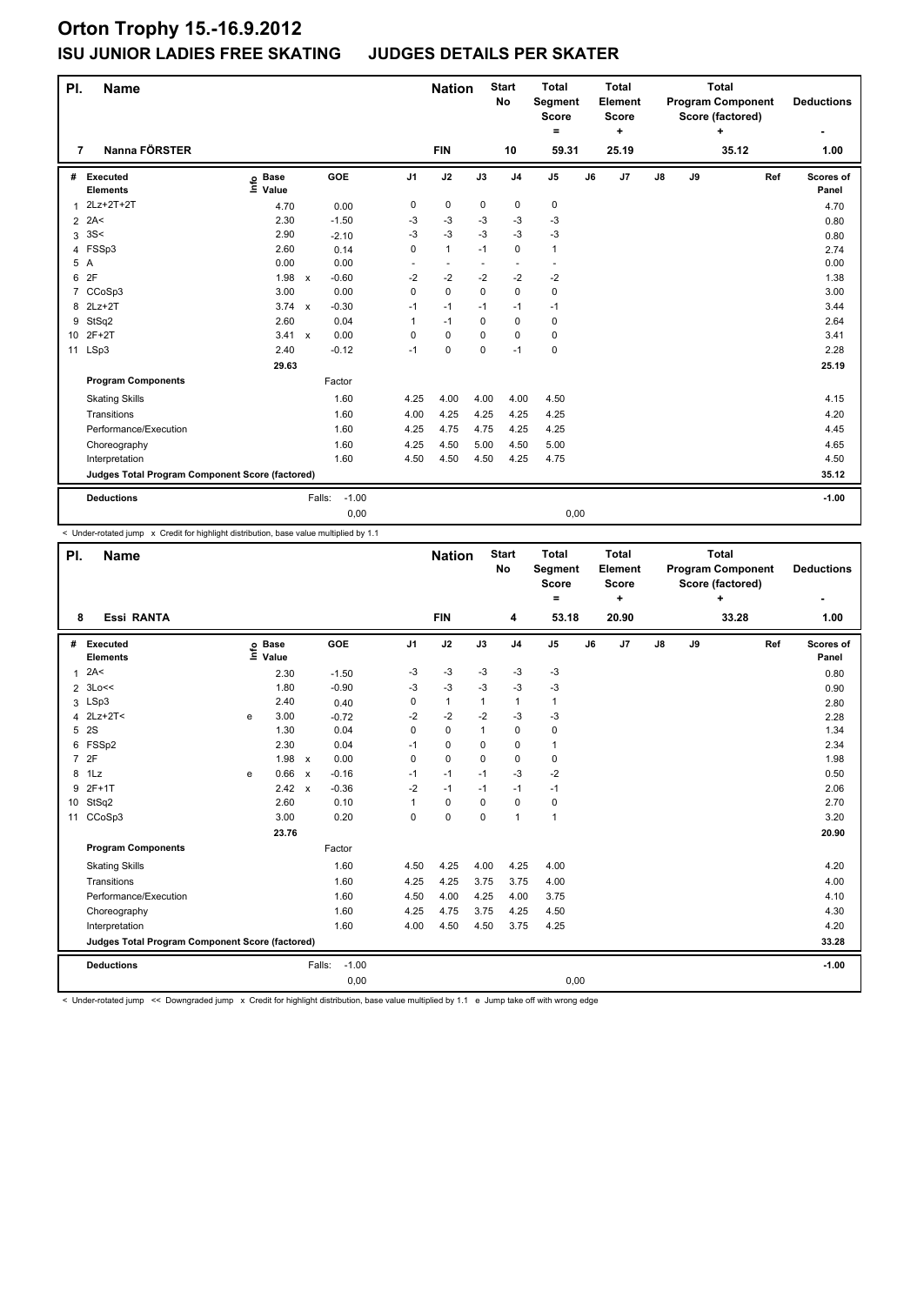| PI.             | <b>Name</b>                                     |                                  |                           |         |                | <b>Nation</b> |             | <b>Start</b><br>No | <b>Total</b><br>Segment<br><b>Score</b><br>۰ |    | <b>Total</b><br>Element<br><b>Score</b><br>÷ |    |    | <b>Total</b><br><b>Program Component</b><br>Score (factored)<br>٠ |     | <b>Deductions</b>  |
|-----------------|-------------------------------------------------|----------------------------------|---------------------------|---------|----------------|---------------|-------------|--------------------|----------------------------------------------|----|----------------------------------------------|----|----|-------------------------------------------------------------------|-----|--------------------|
| 9               | <b>Emma TIMONEN</b>                             |                                  |                           |         |                | <b>FIN</b>    |             | 3                  | 51.92                                        |    | 18.48                                        |    |    | 33.44                                                             |     | 0.00               |
| #               | Executed<br><b>Elements</b>                     | <b>Base</b><br>e Base<br>≞ Value |                           | GOE     | J <sub>1</sub> | J2            | J3          | J <sub>4</sub>     | J <sub>5</sub>                               | J6 | J7                                           | J8 | J9 |                                                                   | Ref | Scores of<br>Panel |
| $\mathbf{1}$    | $1Lz + 2T$                                      | 1.90                             |                           | 0.04    | 0              | $\pmb{0}$     | 0           | 0                  | $\mathbf{1}$                                 |    |                                              |    |    |                                                                   |     | 1.94               |
| $\overline{2}$  | 2A<                                             | 2.30                             |                           | $-1.50$ | -3             | $-3$          | -3          | $-3$               | $-3$                                         |    |                                              |    |    |                                                                   |     | 0.80               |
| 3               | 1S                                              | 0.40                             |                           | $-0.26$ | -3             | $-1$          | $-3$        | $-3$               | $-3$                                         |    |                                              |    |    |                                                                   |     | 0.14               |
| 4               | FCSp2                                           | 2.30                             |                           | $-0.30$ | $-2$           | $-1$          | $-1$        | $-1$               | $\mathbf 0$                                  |    |                                              |    |    |                                                                   |     | 2.00               |
| 5               | 2F<<                                            | 0.50                             |                           | $-0.30$ | $-3$           | $-3$          | -3          | $-3$               | $-3$                                         |    |                                              |    |    |                                                                   |     | 0.20               |
| 6               | $2F+2T$                                         | 3.41                             | $\boldsymbol{\mathsf{x}}$ | $-0.12$ | $-1$           | $\mathbf 0$   | $\Omega$    | $\mathbf 0$        | $-1$                                         |    |                                              |    |    |                                                                   |     | 3.29               |
| $\overline{7}$  | 2Lo+1Lo+2S                                      | 3.96                             | $\boldsymbol{\mathsf{x}}$ | $-0.36$ | $-1$           | $-1$          | $-2$        | $-1$               | $-1$                                         |    |                                              |    |    |                                                                   |     | 3.60               |
|                 | 8 LSp2                                          | 1.90                             |                           | $-0.18$ | $-1$           | 0             | $-1$        | $-1$               | 0                                            |    |                                              |    |    |                                                                   |     | 1.72               |
| 9               | StSq2                                           | 2.60                             |                           | $-0.18$ | $-1$           | $-1$          | $-1$        | $\mathbf 0$        | 0                                            |    |                                              |    |    |                                                                   |     | 2.42               |
| 10 <sup>1</sup> | 2Lz                                             | 2.31                             | $\mathsf{x}$              | 0.06    | $\mathbf 0$    | $\mathbf 0$   | $\mathbf 0$ | $\mathbf{1}$       | $\mathbf 0$                                  |    |                                              |    |    |                                                                   |     | 2.37               |
| 11              | CCoSp                                           | 0.00                             |                           | 0.00    |                |               |             |                    |                                              |    |                                              |    |    |                                                                   |     | 0.00               |
|                 |                                                 | 21.58                            |                           |         |                |               |             |                    |                                              |    |                                              |    |    |                                                                   |     | 18.48              |
|                 | <b>Program Components</b>                       |                                  |                           | Factor  |                |               |             |                    |                                              |    |                                              |    |    |                                                                   |     |                    |
|                 | <b>Skating Skills</b>                           |                                  |                           | 1.60    | 4.25           | 4.00          | 4.00        | 4.25               | 4.25                                         |    |                                              |    |    |                                                                   |     | 4.15               |
|                 | Transitions                                     |                                  |                           | 1.60    | 4.00           | 4.50          | 4.25        | 4.00               | 4.25                                         |    |                                              |    |    |                                                                   |     | 4.20               |
|                 | Performance/Execution                           |                                  |                           | 1.60    | 4.25           | 4.00          | 5.00        | 4.00               | 3.75                                         |    |                                              |    |    |                                                                   |     | 4.20               |
|                 | Choreography                                    |                                  |                           | 1.60    | 4.00           | 4.50          | 4.50        | 4.00               | 4.50                                         |    |                                              |    |    |                                                                   |     | 4.30               |
|                 | Interpretation                                  |                                  |                           | 1.60    | 3.75           | 4.25          | 4.50        | 3.75               | 4.00                                         |    |                                              |    |    |                                                                   |     | 4.05               |
|                 | Judges Total Program Component Score (factored) |                                  |                           |         |                |               |             |                    |                                              |    |                                              |    |    |                                                                   |     | 33.44              |
|                 | <b>Deductions</b>                               |                                  |                           |         |                |               |             |                    |                                              |    |                                              |    |    |                                                                   |     | 0.00               |
|                 |                                                 |                                  |                           | 0.00    |                |               |             |                    | 0,00                                         |    |                                              |    |    |                                                                   |     |                    |

< Under-rotated jump << Downgraded jump x Credit for highlight distribution, base value multiplied by 1.1

| PI.            | <b>Name</b>                                     |      |                      |                           |            |                | <b>Nation</b> |              | <b>Start</b><br><b>No</b> | <b>Total</b><br>Segment<br><b>Score</b><br>Ξ. |    | <b>Total</b><br>Element<br><b>Score</b><br>÷ |               |    | <b>Total</b><br><b>Program Component</b><br>Score (factored)<br>+ |     | <b>Deductions</b>  |
|----------------|-------------------------------------------------|------|----------------------|---------------------------|------------|----------------|---------------|--------------|---------------------------|-----------------------------------------------|----|----------------------------------------------|---------------|----|-------------------------------------------------------------------|-----|--------------------|
| 10             | Natalja GORDEEVA                                |      |                      |                           |            |                | <b>EST</b>    |              | 8                         | 51.40                                         |    | 20.68                                        |               |    | 30.72                                                             |     | 0.00               |
|                | # Executed<br><b>Elements</b>                   | lnfo | <b>Base</b><br>Value |                           | <b>GOE</b> | J <sub>1</sub> | J2            | J3           | J <sub>4</sub>            | J <sub>5</sub>                                | J6 | J7                                           | $\mathsf{J}8$ | J9 |                                                                   | Ref | Scores of<br>Panel |
| 1              | 3Lo<<                                           |      | 1.80                 |                           | $-0.90$    | -3             | $-3$          | -3           | $-3$                      | -3                                            |    |                                              |               |    |                                                                   |     | 0.90               |
|                | $2$ 2A<                                         |      | 2.30                 |                           | $-1.10$    | $-2$           | $-2$          | $-2$         | $-2$                      | $-3$                                          |    |                                              |               |    |                                                                   |     | 1.20               |
| 3              | $3S < +2T$                                      |      | 2.60                 |                           | $-0.48$    | $-2$           | $-2$          | $-3$         | $-2$                      | $-3$                                          |    |                                              |               |    |                                                                   |     | 2.12               |
| 4              | FSSp4                                           |      | 3.00                 |                           | $-0.06$    | $-1$           | 0             | $\Omega$     | $\mathbf 0$               | 0                                             |    |                                              |               |    |                                                                   |     | 2.94               |
| 5              | 3S<<                                            |      | $1.43 \times$        |                           | $-0.48$    | $-2$           | $-2$          | $-3$         | $-2$                      | $-3$                                          |    |                                              |               |    |                                                                   |     | 0.95               |
| 6              | 2A<<                                            |      | 1.21                 | $\boldsymbol{\mathsf{x}}$ | $-0.44$    | $-2$           | $-2$          | $-2$         | $-2$                      | $-3$                                          |    |                                              |               |    |                                                                   |     | 0.77               |
| $\overline{7}$ | 2Lz+2Lo+2T<                                     | e    | 5.28                 | $\mathsf{x}$              | $-0.72$    | $-2$           | $-3$          | $-1$         | $-3$                      | $-3$                                          |    |                                              |               |    |                                                                   |     | 4.56               |
|                | 8 CCoSp2                                        |      | 2.50                 |                           | $-0.42$    | $-2$           | $-2$          | $-1$         | $-1$                      | $-1$                                          |    |                                              |               |    |                                                                   |     | 2.08               |
| 9              | StSq1                                           |      | 1.80                 |                           | $-0.12$    | 0              | $-1$          | $\Omega$     | $-1$                      | 0                                             |    |                                              |               |    |                                                                   |     | 1.68               |
| 10 2F          |                                                 |      | 1.98 x               |                           | 0.06       | 0              | $\mathbf 0$   | $\mathbf{1}$ | 0                         | 0                                             |    |                                              |               |    |                                                                   |     | 2.04               |
|                | 11 LSp1                                         |      | 1.50                 |                           | $-0.06$    | 0              | 0             | $-1$         | $\mathbf 0$               | $\mathbf 0$                                   |    |                                              |               |    |                                                                   |     | 1.44               |
|                |                                                 |      | 25.40                |                           |            |                |               |              |                           |                                               |    |                                              |               |    |                                                                   |     | 20.68              |
|                | <b>Program Components</b>                       |      |                      |                           | Factor     |                |               |              |                           |                                               |    |                                              |               |    |                                                                   |     |                    |
|                | <b>Skating Skills</b>                           |      |                      |                           | 1.60       | 4.00           | 3.75          | 3.75         | 4.00                      | 4.00                                          |    |                                              |               |    |                                                                   |     | 3.90               |
|                | Transitions                                     |      |                      |                           | 1.60       | 4.25           | 3.50          | 3.50         | 3.75                      | 3.50                                          |    |                                              |               |    |                                                                   |     | 3.70               |
|                | Performance/Execution                           |      |                      |                           | 1.60       | 4.50           | 3.50          | 3.75         | 3.75                      | 3.75                                          |    |                                              |               |    |                                                                   |     | 3.85               |
|                | Choreography                                    |      |                      |                           | 1.60       | 4.50           | 3.75          | 3.50         | 4.00                      | 4.00                                          |    |                                              |               |    |                                                                   |     | 3.95               |
|                | Interpretation                                  |      |                      |                           | 1.60       | 4.00           | 4.00          | 3.75         | 3.75                      | 3.50                                          |    |                                              |               |    |                                                                   |     | 3.80               |
|                | Judges Total Program Component Score (factored) |      |                      |                           |            |                |               |              |                           |                                               |    |                                              |               |    |                                                                   |     | 30.72              |
|                | <b>Deductions</b>                               |      |                      |                           |            |                |               |              |                           |                                               |    |                                              |               |    |                                                                   |     | 0.00               |
|                |                                                 |      |                      |                           | 0,00       |                |               |              |                           | 0,00                                          |    |                                              |               |    |                                                                   |     |                    |

< Under-rotated jump << Downgraded jump x Credit for highlight distribution, base value multiplied by 1.1 e Jump take off with wrong edge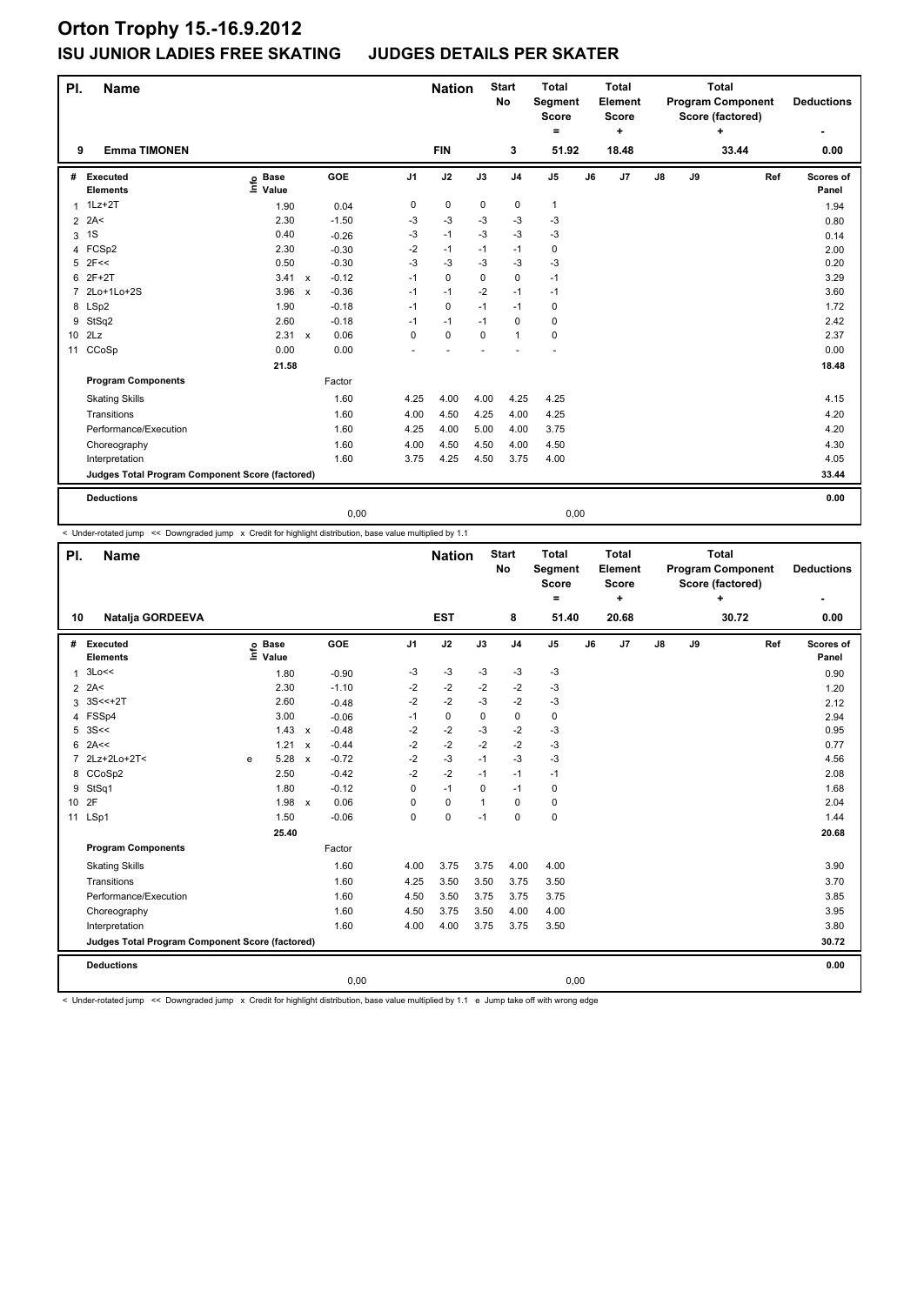| PI.            | <b>Name</b>                                     |      |                      |              |                   |                | <b>Nation</b> |              | <b>Start</b><br><b>No</b> | <b>Total</b><br>Segment<br><b>Score</b><br>Ξ. |    | <b>Total</b><br>Element<br><b>Score</b><br>÷ |               |    | <b>Total</b><br><b>Program Component</b><br>Score (factored)<br>÷ |     | <b>Deductions</b>  |
|----------------|-------------------------------------------------|------|----------------------|--------------|-------------------|----------------|---------------|--------------|---------------------------|-----------------------------------------------|----|----------------------------------------------|---------------|----|-------------------------------------------------------------------|-----|--------------------|
| 11             | Saara JÄRVINEN                                  |      |                      |              |                   |                | <b>FIN</b>    |              | 5                         | 47.98                                         |    | 21.30                                        |               |    | 29.68                                                             |     | 3.00               |
| #              | Executed<br><b>Elements</b>                     | lnfo | <b>Base</b><br>Value |              | GOE               | J <sub>1</sub> | J2            | J3           | J <sub>4</sub>            | J <sub>5</sub>                                | J6 | J <sub>7</sub>                               | $\mathsf{J}8$ | J9 |                                                                   | Ref | Scores of<br>Panel |
| $\mathbf{1}$   | 2A                                              |      | 3.30                 |              | $-1.50$           | -3             | $-3$          | $-3$         | $-3$                      | $-3$                                          |    |                                              |               |    |                                                                   |     | 1.80               |
| $\overline{2}$ | 3T<                                             |      | 2.90                 |              | $-2.10$           | $-3$           | $-3$          | $-3$         | $-3$                      | $-3$                                          |    |                                              |               |    |                                                                   |     | 0.80               |
| 3              | LSp3                                            |      | 2.40                 |              | 0.50              | 1              | $\mathbf{1}$  | $\Omega$     | $\overline{2}$            | $\mathbf{1}$                                  |    |                                              |               |    |                                                                   |     | 2.90               |
| 4              | 2F+1T                                           |      | 2.20                 |              | $-0.18$           | $-1$           | $-1$          | $-1$         | 0                         | $\pmb{0}$                                     |    |                                              |               |    |                                                                   |     | 2.02               |
| 5              | 2A<<                                            |      | 1.10                 |              | $-0.60$           | -3             | $-3$          | $-3$         | $-3$                      | $-3$                                          |    |                                              |               |    |                                                                   |     | 0.50               |
| 6              | StSq1                                           |      | 1.80                 |              | $-0.12$           | 0              | $-1$          | $\mathbf 0$  | $-1$                      | 0                                             |    |                                              |               |    |                                                                   |     | 1.68               |
| $\overline{7}$ | 2Lo                                             |      | 1.98                 | $\mathsf{x}$ | $-0.48$           | $-2$           | $-1$          | $-2$         | $-2$                      | $-1$                                          |    |                                              |               |    |                                                                   |     | 1.50               |
| 8              | CCoSp3                                          |      | 3.00                 |              | 0.14              | 0              | $\pmb{0}$     | $\mathbf{1}$ | $-1$                      | $\mathbf{1}$                                  |    |                                              |               |    |                                                                   |     | 3.14               |
|                | 9 2Lz+2T<                                       | е    | 3.30                 | $\mathbf{x}$ | $-0.66$           | $-2$           | $-2$          | $-1$         | -3                        | -3                                            |    |                                              |               |    |                                                                   |     | 2.64               |
|                | 10 FSSp3                                        |      | 2.60                 |              | $-0.14$           | $-1$           | $-1$          | $-2$         | $\mathbf 0$               | $\mathbf{1}$                                  |    |                                              |               |    |                                                                   |     | 2.46               |
| 11             | 2F                                              |      | 1.98                 | $\mathsf{x}$ | $-0.12$           | $-1$           | $\mathbf 0$   | $\mathbf 0$  | $-1$                      | $\mathbf 0$                                   |    |                                              |               |    |                                                                   |     | 1.86               |
|                |                                                 |      | 26.56                |              |                   |                |               |              |                           |                                               |    |                                              |               |    |                                                                   |     | 21.30              |
|                | <b>Program Components</b>                       |      |                      |              | Factor            |                |               |              |                           |                                               |    |                                              |               |    |                                                                   |     |                    |
|                | <b>Skating Skills</b>                           |      |                      |              | 1.60              | 3.75           | 3.50          | 4.00         | 3.75                      | 4.00                                          |    |                                              |               |    |                                                                   |     | 3.80               |
|                | Transitions                                     |      |                      |              | 1.60              | 3.50           | 3.00          | 3.75         | 3.50                      | 3.75                                          |    |                                              |               |    |                                                                   |     | 3.50               |
|                | Performance/Execution                           |      |                      |              | 1.60              | 4.00           | 3.75          | 3.50         | 3.50                      | 3.75                                          |    |                                              |               |    |                                                                   |     | 3.70               |
|                | Choreography                                    |      |                      |              | 1.60              | 3.75           | 4.00          | 3.50         | 3.75                      | 4.25                                          |    |                                              |               |    |                                                                   |     | 3.85               |
|                | Interpretation                                  |      |                      |              | 1.60              | 4.00           | 4.00          | 3.50         | 3.50                      | 3.50                                          |    |                                              |               |    |                                                                   |     | 3.70               |
|                | Judges Total Program Component Score (factored) |      |                      |              |                   |                |               |              |                           |                                               |    |                                              |               |    |                                                                   |     | 29.68              |
|                | <b>Deductions</b>                               |      |                      |              | $-3.00$<br>Falls: |                |               |              |                           |                                               |    |                                              |               |    |                                                                   |     | $-3.00$            |
|                |                                                 |      |                      |              | 0,00              |                |               |              |                           | 0,00                                          |    |                                              |               |    |                                                                   |     |                    |

< Under-rotated jump << Downgraded jump x Credit for highlight distribution, base value multiplied by 1.1 e Jump take off with wrong edge

| PI.             | <b>Name</b>                                     |      |                      |                           |                   |                | <b>Nation</b>            |              | <b>Start</b><br>No       | <b>Total</b><br>Segment<br><b>Score</b><br>Ξ. |    | <b>Total</b><br>Element<br><b>Score</b><br>÷ |               |    | <b>Total</b><br><b>Program Component</b><br>Score (factored)<br>÷ |     | <b>Deductions</b>  |
|-----------------|-------------------------------------------------|------|----------------------|---------------------------|-------------------|----------------|--------------------------|--------------|--------------------------|-----------------------------------------------|----|----------------------------------------------|---------------|----|-------------------------------------------------------------------|-----|--------------------|
| 12              | <b>Saara HIRVONEN</b>                           |      |                      |                           |                   |                | <b>FIN</b>               |              | $\mathbf{2}$             | 44.28                                         |    | 16.64                                        |               |    | 30.64                                                             |     | 3.00               |
| #               | Executed<br><b>Elements</b>                     | lnfo | <b>Base</b><br>Value |                           | GOE               | J <sub>1</sub> | J2                       | J3           | J <sub>4</sub>           | J <sub>5</sub>                                | J6 | J7                                           | $\mathsf{J}8$ | J9 |                                                                   | Ref | Scores of<br>Panel |
| $\mathbf{1}$    | 2A<                                             |      | 2.30                 |                           | $-1.50$           | $-3$           | $-3$                     | $-3$         | $-3$                     | $-3$                                          |    |                                              |               |    |                                                                   |     | 0.80               |
| $\overline{2}$  | 2S                                              |      | 1.30                 |                           | 0.08              | 0              | $\mathbf 0$              | $\mathbf{1}$ | $\mathbf 0$              | $\mathbf{1}$                                  |    |                                              |               |    |                                                                   |     | 1.38               |
| 3               | StSq2                                           |      | 2.60                 |                           | 0.00              | $\Omega$       | $\Omega$                 | $\Omega$     | $\mathbf 0$              | 0                                             |    |                                              |               |    |                                                                   |     | 2.60               |
| 4               | LSp1                                            |      | 1.50                 |                           | $-0.02$           | 0              | $-1$                     | $-1$         | $\mathbf{1}$             | 0                                             |    |                                              |               |    |                                                                   |     | 1.48               |
|                 | 5 2F+2Lo                                        |      | 3.60                 |                           | $-0.42$           | $-1$           | $-1$                     | $-2$         | $-1$                     | $-2$                                          |    |                                              |               |    |                                                                   |     | 3.18               |
| 6 A             |                                                 |      | 0.00                 | $\mathsf{x}$              | 0.00              | ٠              | $\overline{\phantom{a}}$ |              | $\overline{\phantom{a}}$ | $\ddot{\phantom{1}}$                          |    |                                              |               |    |                                                                   |     | 0.00               |
|                 | 7 FCSp2                                         |      | 2.30                 |                           | $-0.48$           | $-2$           | $-2$                     | $-1$         | $-1$                     | $-2$                                          |    |                                              |               |    |                                                                   |     | 1.82               |
| 8               | 2Lz+1Lo<+SEQ                                    | e    | 2.20                 | $\mathsf{x}$              | $-0.90$           | $-3$           | $-3$                     | $-3$         | $-3$                     | $-3$                                          |    |                                              |               |    |                                                                   |     | 1.30               |
| 9               | 2Lz                                             | e    | 2.31                 | $\boldsymbol{\mathsf{x}}$ | $-0.42$           | $-1$           | $-2$                     | 0            | $-2$                     | $-2$                                          |    |                                              |               |    |                                                                   |     | 1.89               |
| 10 <sup>1</sup> | 2F<<                                            |      | 0.55                 | $\mathbf{x}$              | $-0.30$           | -3             | $-3$                     | -3           | $-3$                     | $-3$                                          |    |                                              |               |    |                                                                   |     | 0.25               |
| 11              | CCoSp1                                          |      | 2.00                 |                           | $-0.06$           | 0              | $\pmb{0}$                | $-1$         | $\mathbf 0$              | 0                                             |    |                                              |               |    |                                                                   |     | 1.94               |
|                 |                                                 |      | 20.66                |                           |                   |                |                          |              |                          |                                               |    |                                              |               |    |                                                                   |     | 16.64              |
|                 | <b>Program Components</b>                       |      |                      |                           | Factor            |                |                          |              |                          |                                               |    |                                              |               |    |                                                                   |     |                    |
|                 | <b>Skating Skills</b>                           |      |                      |                           | 1.60              | 3.75           | 3.75                     | 3.75         | 3.75                     | 4.00                                          |    |                                              |               |    |                                                                   |     | 3.80               |
|                 | Transitions                                     |      |                      |                           | 1.60              | 3.75           | 3.25                     | 4.00         | 4.00                     | 4.00                                          |    |                                              |               |    |                                                                   |     | 3.80               |
|                 | Performance/Execution                           |      |                      |                           | 1.60              | 4.25           | 3.50                     | 4.25         | 4.00                     | 3.50                                          |    |                                              |               |    |                                                                   |     | 3.90               |
|                 | Choreography                                    |      |                      |                           | 1.60              | 4.00           | 4.00                     | 3.75         | 4.00                     | 4.25                                          |    |                                              |               |    |                                                                   |     | 4.00               |
|                 | Interpretation                                  |      |                      |                           | 1.60              | 3.50           | 3.50                     | 3.75         | 3.75                     | 3.75                                          |    |                                              |               |    |                                                                   |     | 3.65               |
|                 | Judges Total Program Component Score (factored) |      |                      |                           |                   |                |                          |              |                          |                                               |    |                                              |               |    |                                                                   |     | 30.64              |
|                 | <b>Deductions</b>                               |      |                      |                           | $-3.00$<br>Falls: |                |                          |              |                          |                                               |    |                                              |               |    |                                                                   |     | $-3.00$            |
|                 |                                                 |      |                      |                           | 0,00              |                |                          |              |                          | 0,00                                          |    |                                              |               |    |                                                                   |     |                    |

< Under-rotated jump << Downgraded jump x Credit for highlight distribution, base value multiplied by 1.1 e Jump take off with wrong edge